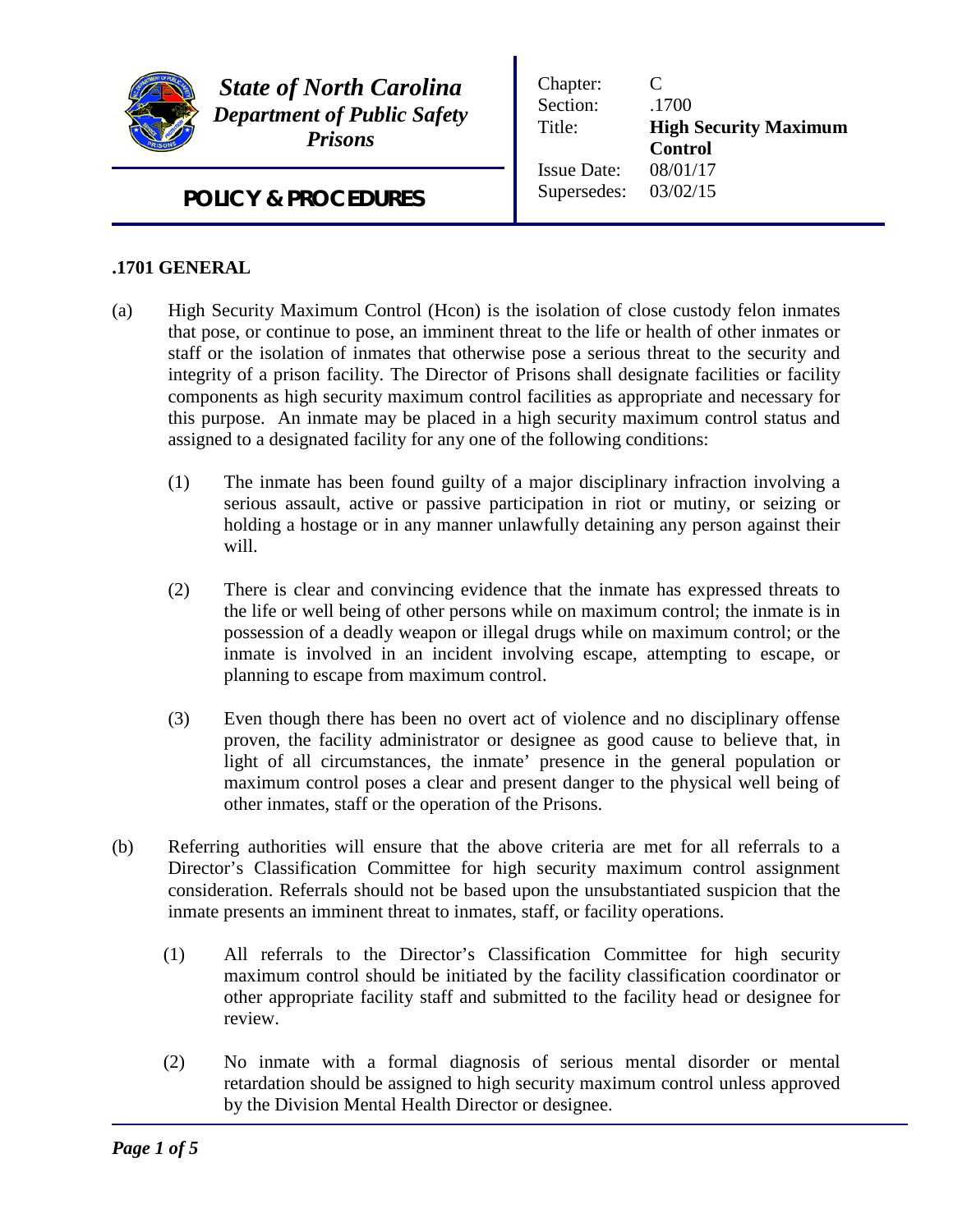- (3) A mental health evaluation should be provided with each referral to ensure that the mental and emotional capacity of the inmate is sufficient to tolerate the isolation of the assignment. In the event that an inmate requires inpatient mental health treatment during an HCON assignment, a new mental health referral is required before reassignment to HCON.
- (4) Each referral should also include a medical evaluation signed by the facility's Physician Assistant, Family Nurse Practitioner or medical doctor or other medical professional as designated by the facility head, to ensure there is nothing regarding the physical condition of the inmate which would prohibit placement in this control status. In the event that an inmate requires inpatient mental health treatment during an HCON assignment, a new mental health referral is required before reassignment to HCON.
- (5) Should the complexity of the case or the inmate's lack of understanding significantly limit the inmate's ability to meaningfully participate in the proceedings, the superintendent of the referring facility will appoint a member of the staff to assist the inmate before the Director's Classification Committee.
- (6) Any other information or documents necessary to fully support or explain the action as referred will also be included in the referral materials.

## **.1702 ASSIGNMENT AND REVIEW PROCEDURES**

- (a) Assignment Procedures
	- (1) Every inmate considered for high security maximum control should receive a hearing before a Director's Classification Committee. The committees hearing cases for high security maximum control will be comprised of Superintendent IV's, III's and II's, Wardens, Deputy Wardens, Correctional Administrators, Assistant Superintendent I's and Assistant Superintendents II's or comparable staff as designated by the Director of Prisons. Only Superintendent III's and above will serve as the chairperson. No staff member who provides information against the accused or initiates the referral action may serve on the committee. The inmate should receive written notice of the hearing at least forty-eight (48) hours before the hearing takes place. This written notice should reasonably inform the inmate of the reasons he is being considered for high security maximum control.
	- (2) At the hearing, the inmate should be confronted with any relevant information that indicates placement in high security maximum control is necessary. The inmate will be given the opportunity to state his position on the action under consideration.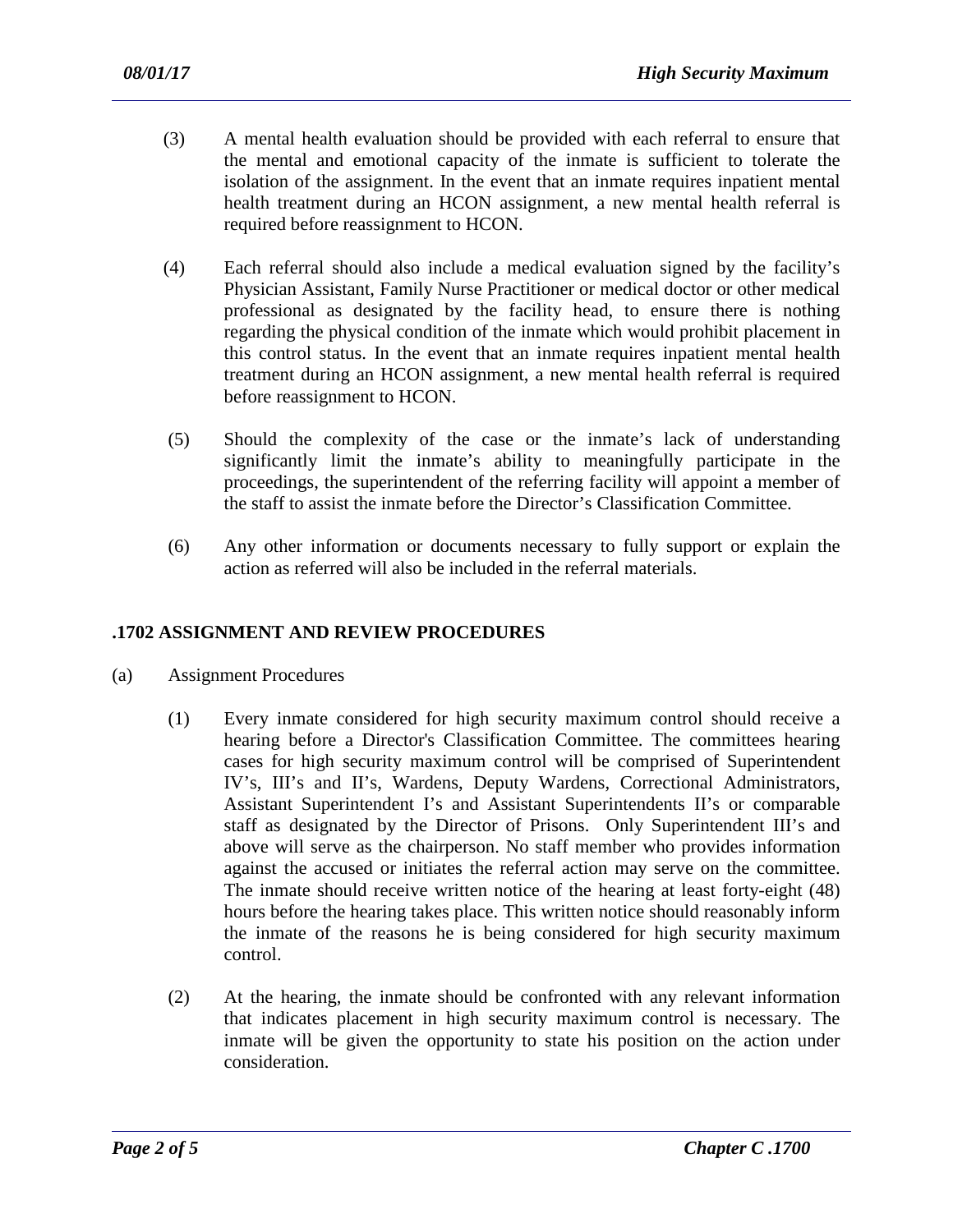- (3) If the inmate has been found guilty of a major infraction by a disciplinary hearing authority as a result of the incident from which the classification review arises, the committee may rely on these findings. Otherwise, the committee should make its own findings of facts. In these cases, the chairperson of the committee should determine whether the complexity of the issue or the illiteracy of the inmate makes it unlikely that he will be able to understand and participate meaningfully in the process. If so, the chairperson should ensure that a staff member is assigned to assist the inmate in presentation.
- (4) After the hearing, the inmate will leave the hearing room and the committee membership should discuss the factors relevant to a final decision. Neither the staff member presenting the case nor representatives of the referring unit shall be allowed to participate in the actual decision-making process. If the majority of the members of the committee determine that, based on the disciplinary report or the information presented, high security maximum control is appropriate, they should recommend the inmate be assigned that status. In all such cases, the inmate involved should receive a written summary of the facts upon which the committee relied in making its determination. If it is decided that high security maximum control is inappropriate, the committee should so note in the classification minutes and make an appropriate assignment.
- (b) Review Procedures
	- (1) Within six (6) months of the initial assignment to high security maximum control, each inmate should again be reviewed before a Director's Classification Committee. The review should be conducted in the same manner as are other reviews conducted by the Director's Classification Committee.
	- (2) Following an assignment to high security maximum control, the inmate's case manager should meet with the inmate at least once a week to maintain communication, evaluate the inmate's current status, and counsel the inmate on future behavior. The case manager should review the status of the inmate every 30 days with the appropriate high security maximum control facility managers. The case manager should document each contact in the automated case contact notes file.
	- (3) While inmates assigned to a high security maximum control status are not allowed to participate in group activities, the assigned chaplain should visit the facility and make weekly contact with each inmate to maintain communication, offer prayer and scripture reading, and to provide pastoral counseling consistent with the inmate's faith and expressed interest, provided the inmate accepts such visits. The chaplain should provide a monthly review of the inmate's status to the appropriate high security managers.
	- (4) When reasons indicate that continued confinement in high security maximum control status should be considered, the inmate should again be referred to a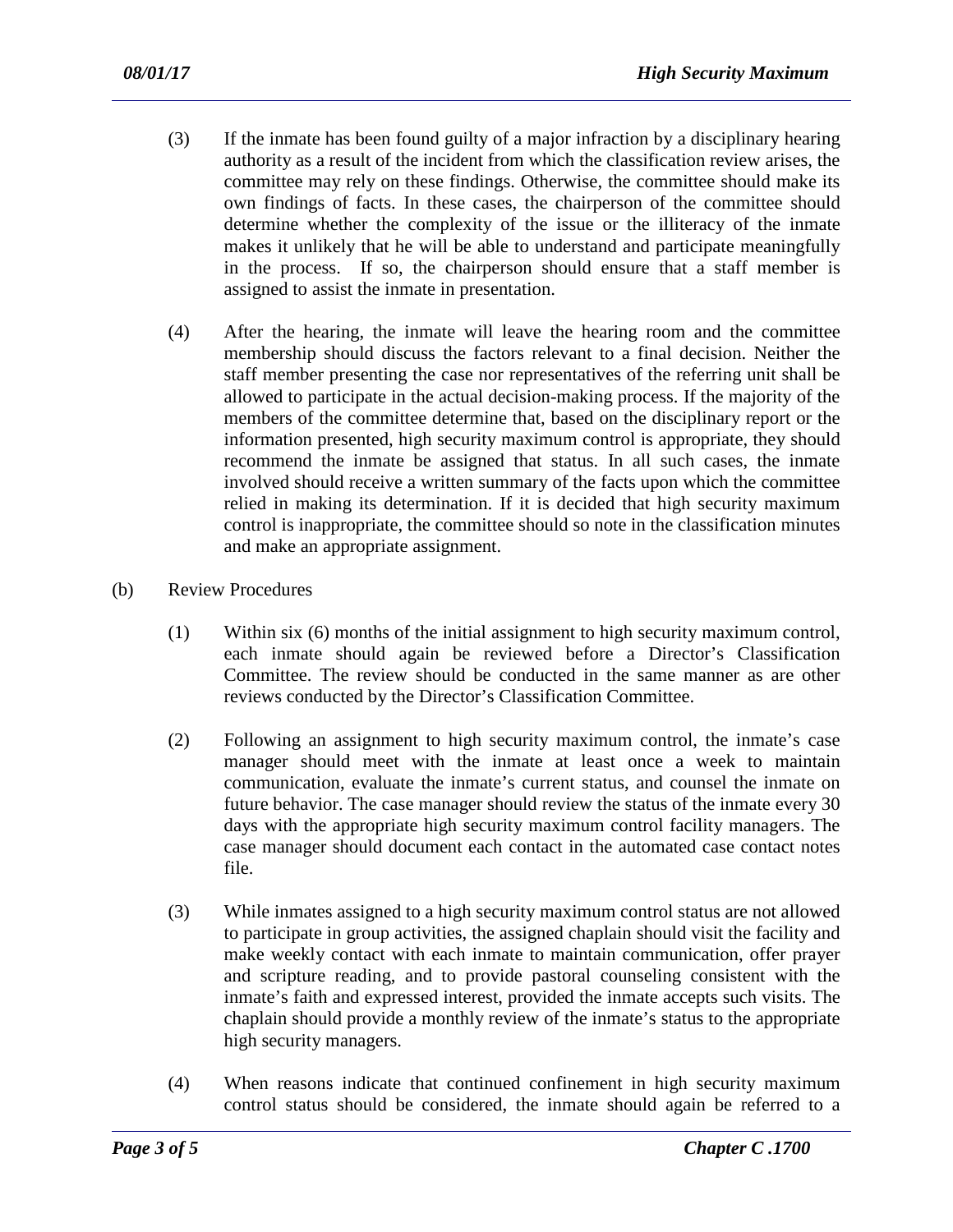Director's Classification Committee. The inmate should be given the opportunity to refute any of these reasons and to submit any relevant information in his own behalf. If the majority of the Director's Classification Committee decides that continuation is appropriate, it shall recommend continuation. If the Director's Classification Committee determines that continuation is not necessary, it should recommend removal from high security maximum control status. Action by the Director's Classification Committee should be forwarded to the Division for final review and action.

## **.1703 REFERRAL, SCREENING, DOCUMENTATION, AND OTHER REQUIREMENTS**

- (a) Inmates will be referred to the Director's Classification Committee for consideration for placement in high security maximum control only upon the recommendation of the facility classification coordinator or other appropriate facility staff.
- (b) The referral should contain details of the incident that makes high security maximum control placement necessary including the time and place of such incidents and the names of the sources of information relied upon by the referring authority. Also, it must contain all relevant information concerning the progress of the inmate and his adjustment to confinement up to the time of the incident which led to a referral on high security maximum control. The results of the psychological and medical evaluations to determine suitability of placement of the inmate on high security maximum control should also be included in the material evaluated by the Director's Classification Committee.
- (c) All referrals and requests for assignment to, continuation of, or release from high security maximum control should be made through the control action automated record screen process (IS11) with sufficient comments to fully document the control action assignment action as referred.

## **.1704 ADDITIONAL PROCEDURAL & ASSIGNMENT CONSIDERATIONS**

- (a) Referrals to and review by the Director's Classification Committee for high security maximum control assignments will only follow reviews by facility classification committees and the managing facility administrator.
- (b) In the event the **Division Classification Coordinator** concludes that high security maximum control is a more appropriate control status assignment than that recommended for an inmate referred for a control status, the **Division Classification Coordinator** shall note their findings and recommendations in the minutes of the classification hearing. The assigned facility classification coordinator should then initiate action to obtain the psychological and medical evaluations necessary to properly consider a high security maximum control status assignment. The evaluations may be obtained from either the referring or housing facility as appropriate and necessary. Once the required reports are available, the **Division Classification Coordinator** should schedule a hearing before an appropriate Director's Classification Committee. All relevant materials and documents